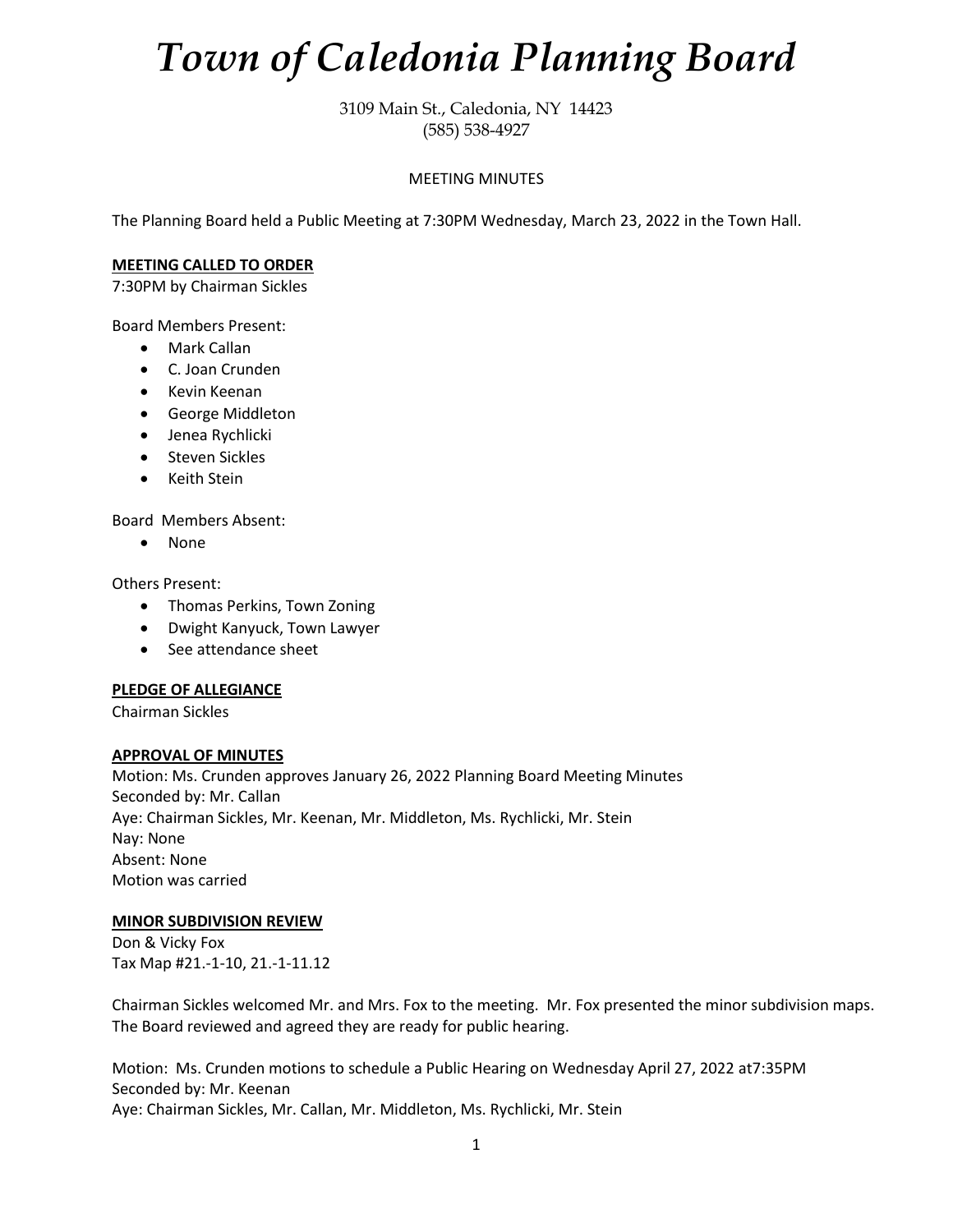Nay: None Absent: None Motion was carried

# **PRELIINARY – SITE PLAN REVIEW**

Nick Walsh, Dimension Energy Bryan Bayer, C&S Companies CRC- Caledonia Solar-Site Tax Map #2.1-11.11, 2.-1-11.13, and 7-7-1-59.1 2773 Caledonia LeRoy Road

Chairman Sickles welcomed Mr. Walsh and Mr. Bayer to the meeting. Mr. Walsh is now leading the project.

Mr. Walsh and Mr. Bayer gave a project overview-

- Approximately 80% of the project is in the Town with approximately 20% located in the Village
- They feel this is an ideal location not only for the zoning but also as there is a natural buffer resulting in a low impact both visually and with noise.
- The panels are fixed tilt panels with a twenty-degree angle facing south
	- $\circ$  Ms. Crunden asked for more details on the panels at the last meeting
		- Producer and materials data sheets have not yet been provided but as soon as they are available, they will be.
		- Panel Recycling will be completed offsite outside of Caledonia
		- **■** Mr. Walsh will add to the decommissioning plan that to the maximum extent possible the panels will be recycled as is feasible at that time.
- Landscaping and maintenance were discussed
	- $\circ$  Current plan is to have pollinators planted which will grow to 2-3 feet maximum height and will require minimal maintenance. The maintenance of this would include 1 cutting per season.
- Mr. Walsh is still going to ask the Planning Board to consider reducing the setback requirements due to the natural buffer along Caledonia LeRoy Road
	- $\circ$  Mr. Stein noted that there should be some form of communication sent out to residents within the 750ft setback. Mr. Walsh agreed and said they would come up with an outreach plan and get information out to the residents impacted as soon as possible.
	- $\circ$  Mr. Kanyuck explained that the Planning Board does have this ability due to the natural buffer, but the code states not on a state highway and would require a variance to be approved.
	- $\circ$  The entire natural buffer that is being discussed is also not owned by CRC-Caledonia Solar. Again, the board emphasized that you cannot control what you do not own and in the future that buffer could change.

The board discussed the following needs to move forward

- If it is decided to request a variance on the setbacks, Mr. Walsh will need to meet with the Zoning Board of Appeals, Town Clerk can be contacted to set that up.
- Subdivision application needs to be submitted and completed
- Comments are still needed from the Town Engineer as last minuted updates and additions we not received in time for his full review.
- Comments received from Mr. Kanyuck and Mr. Schepp will need to be addressed and updated appropriately in the application and site plan.

Mr. Walsh will update the application and provide all required materials at a minimum of 10 days prior to the next meeting they wish to attend.

# **LIVINGSTON COUNTY PLANNING BOARD UPDATE**

Ms. Crunden reviewed the previous month's meeting.